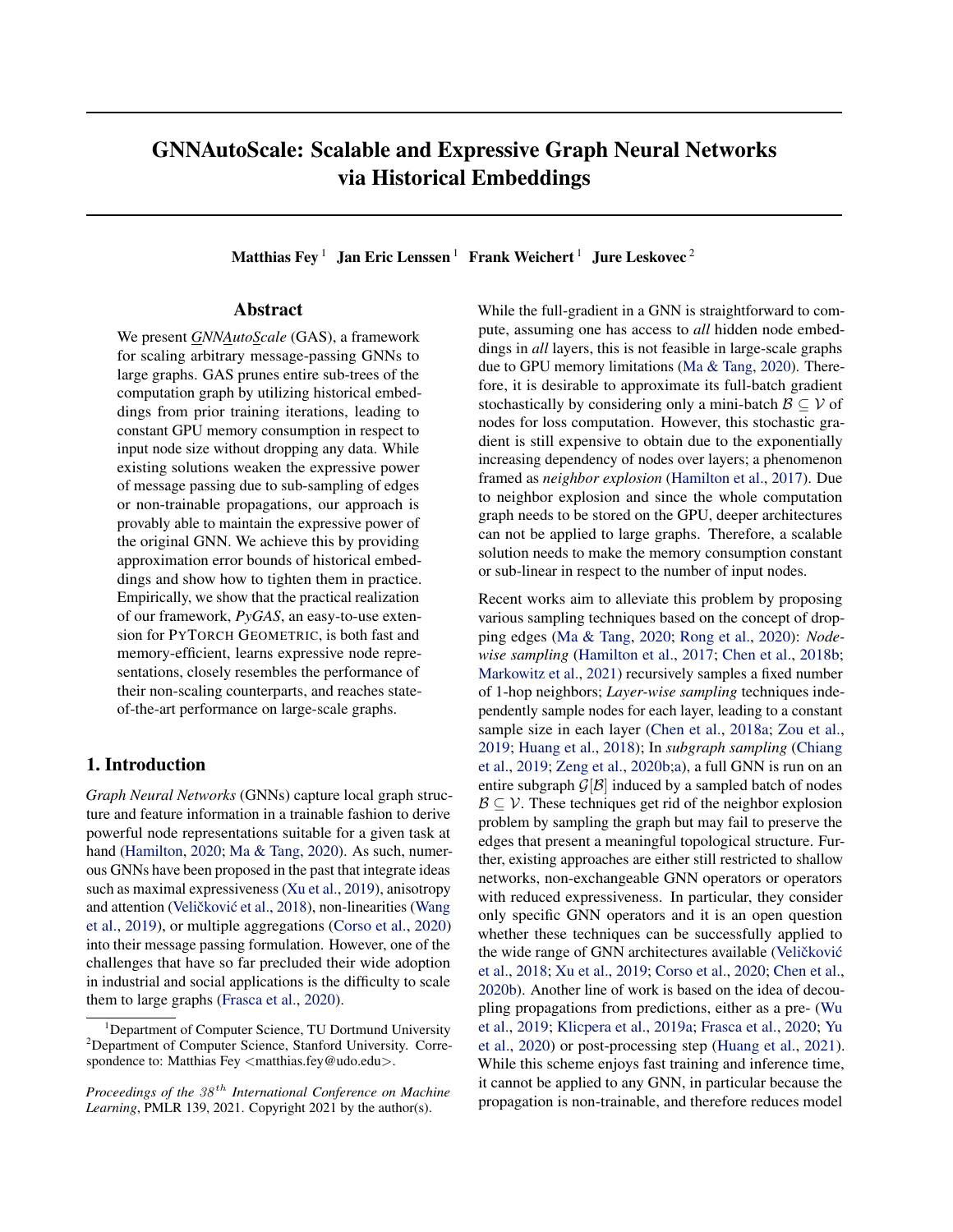<span id="page-1-0"></span>expressiveness. A different scalability technique is based on the idea of training each GNN layer in isolation [\(You et al.,](#page-10-0) [2020\)](#page-10-0). While this scheme resolves the neighbor explosion problem and accounts for all edges, it cannot infer complex interactions across consecutive layers.

Here, we propose the *GNNAutoScale* (GAS) framework that disentangles the scalability aspect of GNNs from their underlying message passing implementation. GAS revisits and generalizes the idea of *historical* embeddings [\(Chen et al.,](#page-9-0) [2018b\)](#page-9-0), which are defined as node embeddings acquired in previous iterations of training, *cf.* Figure [1.](#page-2-0) For a given minibatch of nodes, GAS prunes the GNN computation graph so that only nodes inside the current mini-batch and their direct 1-hop neighbors are retained, *independent* of GNN depth. Historical embeddings act as an offline storage and are used to accurately fill in the inter-dependency information of out-of-mini-batch nodes, *cf.* Figure [1c.](#page-2-0) Through constant memory consumption in respect to input node size, GAS is able to scale the training of GNNs to large graphs, while still accounting for *all* available neighborhood information.

We show that approximation errors induced by historical information are solely caused by the staleness of the history and the Lipschitz continuity of the learned function, and propose solutions for tightening the proven bounds in practice. Furthermore, we connect scalability with expressiveness and theoretically show under which conditions historical embeddings allow to learn expressive node representations on large graphs. As a result, GAS is the first scalable solution that is able to keep the existing expressivity properties of the used GNN, which exist for a wide range of models [\(Xu et al.,](#page-10-0) [2019;](#page-10-0) [Morris et al.,](#page-9-0) [2019;](#page-9-0) [Corso et al.,](#page-9-0) [2020\)](#page-9-0).

We implement our framework practically as *PyGAS*<sup>1</sup> , an extension for the PYTORCH GEOMETRIC library [\(Fey &](#page-9-0) [Lenssen,](#page-9-0) [2019\)](#page-9-0), which makes it easy to convert common and custom GNN models into their scalable variants and to apply them to large-scale graphs. Experiments show that GNNs utilizing GAS achieve the same performances as their (non-scalable) full-batch equivalents (while requiring orders of magnitude less GPU memory), and are able to learn expressive node representations. Furthermore, GAS allows the application of expressive and hard-to-scale-up models on large graphs, leading to state-of-the-art results on several large-scale graph benchmark datasets.

### 2. Scalable GNNs via Historical Embeddings

**Background.** Let  $\mathcal{G} = (\mathcal{V}, \mathcal{E})$  or  $\mathbf{A} \in \{0, 1\}^{|\mathcal{V}| \times |\mathcal{V}|}$  denote a *graph* with node feature vectors  $x_v$  for all  $v \in V$ . In this work, we are mostly interested in the task of *node classification*, where each node  $v \in V$  is associated with a label  $y_v$ , and the goal is to learn a representation  $h_v$  from

which  $y_v$  can be easily predicted. To derive such a representation, GNNs follow a *neural message passing scheme* [\(Gilmer et al.,](#page-9-0) [2017\)](#page-9-0). Formally, the  $(\ell + 1)$ -th layer of a GNN is defined as (omitting edge features for simplicity)

$$
h_v^{(\ell+1)} = f_{\theta}^{(\ell+1)} \left( h_v^{(\ell)}, \left\{ h_w^{(\ell)} \right\}_{w \in \mathcal{N}(v)} \right)
$$
  
= Up
$$
UPDATE_{\theta}^{(\ell+1)} \left( h_v^{(\ell)}, \bigoplus_{w \in \mathcal{N}(v)} \text{MSG}_{\theta}^{(\ell+1)} \left( h_w^{(\ell)}, h_v^{(\ell)} \right) \right)
$$
 (1)

where  $h_v^{(\ell)}$  represents the embedding of node v obtained in layer  $\ell$  and  $\mathcal{N}(v)$  defines the neighborhood set of v. We initialize  $\bm{h}_v^{(0)} = \bm{x}_v$ . Here,  $\bm{f}_{\bm{\theta}}^{(\ell+1)}$  $\theta$  operates on *multisets*  $\{\} \ldots \}$ and can be decomposed into differentiable MESSAGE $_{\theta}^{(\ell)}$  and UPDATE $_{\theta}^{(\ell)}$  functions parametrized by weights  $\theta$ , as well as permutation-invariant aggregation functions  $\bigoplus$ , *e.g.* taking the sum, mean or maximum of features [\(Fey & Lenssen,](#page-9-0) [2019;](#page-9-0) [Gilmer et al.,](#page-9-0) [2017;](#page-9-0) [Qi et al.,](#page-10-0) [2017;](#page-10-0) [Wang et al.,](#page-10-0) [2019;](#page-10-0) [Xu et al.,](#page-10-0) [2019;](#page-10-0) [Kipf & Welling,](#page-9-0) [2017;](#page-9-0) Veličković et al., [2018;](#page-10-0) [Hamilton et al.,](#page-9-0) [2017;](#page-9-0) [Klicpera et al.,](#page-9-0) [2019a;](#page-9-0) [Chen](#page-9-0) [et al.,](#page-9-0) [2020b;](#page-9-0) [Xu et al.,](#page-10-0) [2018\)](#page-10-0). Our following scalability framework is based on the general message passing formulation given in Equation (1) and thus is applicable to this wide range of different GNN operators.

**Historical Embeddings.** Let  $h_v^{(\ell)}$  denote the node embedding in layer  $\ell$  of a node  $v \in \mathcal{B}$  in a mini-batch  $\mathcal{B} \subset \mathcal{V}$ . For the general message scheme given in Equation (1), the execution of  $f_{\theta}^{(\ell+1)}$  $\theta$ <sup>( $\ell+1$ )</sup> can be formulated as:

$$
h_v^{(\ell+1)} = f_\theta^{(\ell+1)} \left( h_v^{(\ell)}, \left\{ h_w^{(\ell)} \right\}_{w \in \mathcal{N}(v)} \right)
$$
  
\n
$$
= f_\theta^{(\ell+1)} \left( h_v^{(\ell)}, \left\{ h_w^{(\ell)} \right\}_{w \in \mathcal{N}(v) \cap \mathcal{B}} \cup \left\{ h_w^{(\ell)} \right\}_{w \in \mathcal{N}(v) \setminus \mathcal{B}} \right)
$$
  
\n
$$
\approx f_\theta^{(\ell+1)} \left( h_v^{(\ell)}, \left\{ h_w^{(\ell)} \right\}_{w \in \mathcal{N}(v) \cap \mathcal{B}} \cup \underbrace{\left\{ \bar{h}_w^{(\ell)} \right\}_{w \in \mathcal{N}(v) \setminus \mathcal{B}}} \right)
$$
  
\nHistorical embeddings (2)

Here, we separate the neighborhood information of the multiset into *two* parts: (1) the local information of neighbors  $\mathcal{N}(v)$  which are part of the current mini-batch  $\mathcal{B}$ , and (2) the information of neighbors which are not included in the current mini-batch. For out-of-mini-batch nodes, we approximate their embeddings via historical embeddings acquired in previous iterations of training [\(Chen et al.,](#page-9-0) [2018b\)](#page-9-0), denoted by  $\bar{h}_w^{(\ell)}$ . After each step of training, the newly computed embeddings  $\bm{h}_v^{(\ell+1)}$  are pushed to the history and serve as historical embeddings  $\bar{h}_w^{(\ell+1)}$  in future iterations. The separation of in-mini-batch nodes and out-of-mini-batch nodes, and their approximation via historical embeddings represent the foundation of our GAS framework.

A high-level illustration of its computation flow is visualized in Figure [1.](#page-2-0) Figure [1b](#page-2-0) shows the original data flow without

<sup>1</sup>[https://github.com/rusty1s/pyg\\_autoscale](https://github.com/rusty1s/pyg_autoscale)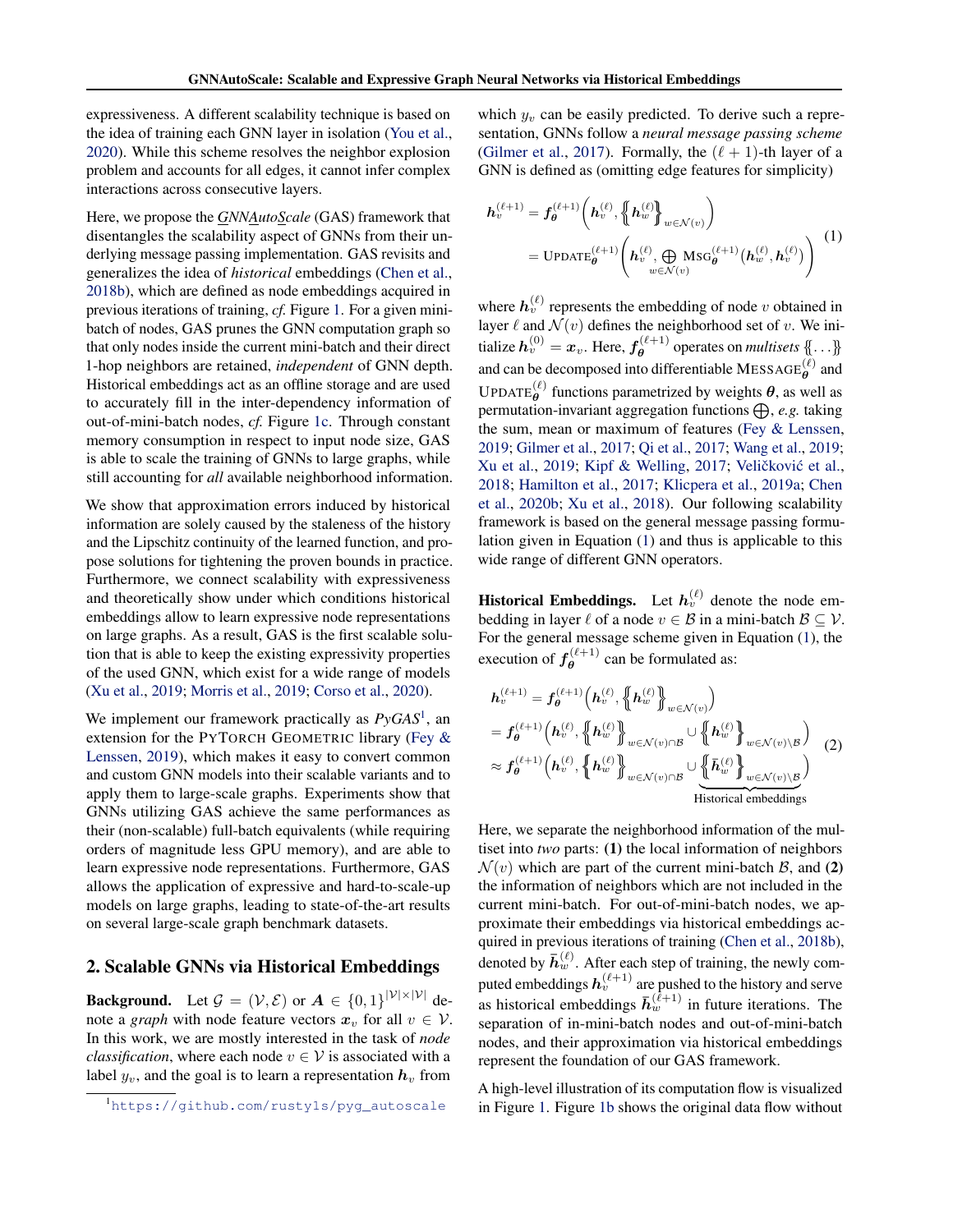<span id="page-2-0"></span>

Figure 1. Mini-batch processing of GNNs with historical embeddings.  $\blacksquare$  denotes the nodes in the current mini-batch and  $\blacksquare$  represents their direct 1-hop neighbors. For a given mini-batch (a), GPU memory and computation costs exponentially increase with GNN depth (b). The usage of historical embeddings avoids this problem as it allows to *prune* entire sub-trees of the computation graph, which leads to constant GPU memory consumption in respect to input node size (c). Here, nodes in the current mini-batch *push* their updated embeddings to the history  $\bar{H}^{(\ell)}$ , while their direct neighbors *pull* their most recent historical embeddings from  $\bar{H}^{(\ell)}$  for further processing.

historical embeddings. The required GPU memory increases as the model gets deeper. After a few layers, embeddings for the entire input graph need to be stored, even if only a mini-batch of nodes is considered for loss computation. In contrast, historical embeddings eliminate this problem by approximating entire sub-trees of the computation graph, *cf.* Figure 1c. The required historical embeddings are pulled from an offline storage, instead of being re-computed in each iteration, which keeps the required information for each batch local. For a single batch  $\mathcal{B} \subseteq \mathcal{V}$ , the GPU memory footprint for one training step is given by  $\mathcal{O}(|\bigcup_{v\in\mathcal{B}}\mathcal{N}(v)\cup$  $\{v\}$   $\cdot$  L) and thus only scales linearly with the number of layers L. The majority of data (the histories) can be stored in RAM or hard drive storage rather than GPU memory.

In the following, we are going to use  $\tilde{h}_v^{(\ell)}$  to denote embeddings estimated via GAS (line 3 of Equation [\(2\)](#page-1-0)) to differentiate them from the exact embeddings obtained without historical approximation (line 1 of Equation [\(2\)](#page-1-0)). In contrast to existing scaling solutions based on sub-sampling edges, the usage of historical embeddings as utilized in GAS provides the following additional advantages:

(1) GAS trains over all the data: In GAS, a GNN will make use of all available graph information, *i.e. no* edges are dropped, which results in lower variance and more accurate estimations (since  $\|\bar{h}_v^{(\ell)} - h_v^{(\ell)}\| \ll \|h_v^{(\ell)}\|$ ). Importantly, for a single epoch and layer, each edge is still only processed once, putting its time complexity  $\mathcal{O}(|\mathcal{E}|)$  on par with its full-batch counterpart. Notably, more accurate estimations will further strengthen gradient estimation during backpropagation. Specifically, the model parameters will be updated based on the node embeddings of *all* neighbors since  $\partial \tilde{h}_v^{(\ell+1)}/\partial \theta$  also depends on  $\{\bar{h}_w^{(\ell)}: w \in \mathcal{N}(v) \setminus \mathcal{B}\}\.$ 

(2) GAS enables constant inference time complexity: The time complexity of model inference is reduced to a

constant factor, since we can directly use the historical embeddings of the last layer to derive predictions for test nodes.

(3) GAS is simple to implement: Our scheme does not need to maintain recursive layer-wise computation graphs, which makes its overall implementation straightforward and comparable to full-batch training. Only minor modifications are required to *pull* information from and *push* information to the histories, *cf.* our training algorithm in the appendix.

(4) GAS provides theoretical guarantees: In particular, if the model weights are kept fixed,  $\tilde{h}_{v}^{(\ell)}$  eventually equals  $\mathbf{h}_v^{(\ell)}$  after a fixed amount of iterations [\(Chen et al.,](#page-9-0) [2018b\)](#page-9-0).

#### 3. Approximation Error and Expressiveness

The advantages of utilizing historical embeddings  $\bar{h}_v^{(\ell)}$  to compute an approximation  $\tilde{h}_v^{(\ell)}$  of the exact embedding  $h_v^{(\ell)}$ come at the cost of an approximation error  $\|\tilde{h}_v^{(\ell)} - h_v^{(\ell)}\|$ , which can be decomposed into two sources of variance: (1) The *closeness* of estimated inputs to their exact values, *i.e.*  $\|\tilde{\boldsymbol{h}}_v^{(\ell-1)} - \boldsymbol{h}_v^{(\ell-1)}\| \geq 0$ , and (2) the *staleness* of historical embeddings, *i.e.*  $\|\bar{h}_v^{(\ell-1)} - \tilde{h}_v^{(\ell-1)} \| \ge 0$ . In the following, we show concrete bounds for this error, which can be then tightened using specific procedures. Here, our analysis focuses on arbitrary  $f_{\theta}^{(\ell)}$  GNN layers as described in Equa-tion [\(1\)](#page-1-0), but we restrict both MESSAGE $_{\theta}^{(\ell)}$  and UPDATE $_{\theta}^{(\ell)}$ to model  $k$ -Lipschitz continuous functions due to their potentially highly non-linear nature. Proofs of all lemmas and theorems can be found in the appendix.

**Lemma 1** Let  $MESSAGE^{(\ell)}_{\theta}$  and  $UPDATE^{(\ell)}_{\theta}$  be Lipschitz *continuous functions with Lipschitz constants*  $k_1$  *and*  $k_2$ *, respectively. If, for all*  $v \in V$ *, the inputs are close to the exact input, i.e.*  $\|\tilde{h}_v^{(\ell-1)} - h_v^{(\ell-1)}\| \leq \delta$ , and the historical *embeddings do not run too stale,* i.e.  $\|\bar{h}_v^{(\ell-1)} - \tilde{h}_v^{(\ell-1)}\| \leq \epsilon$ ,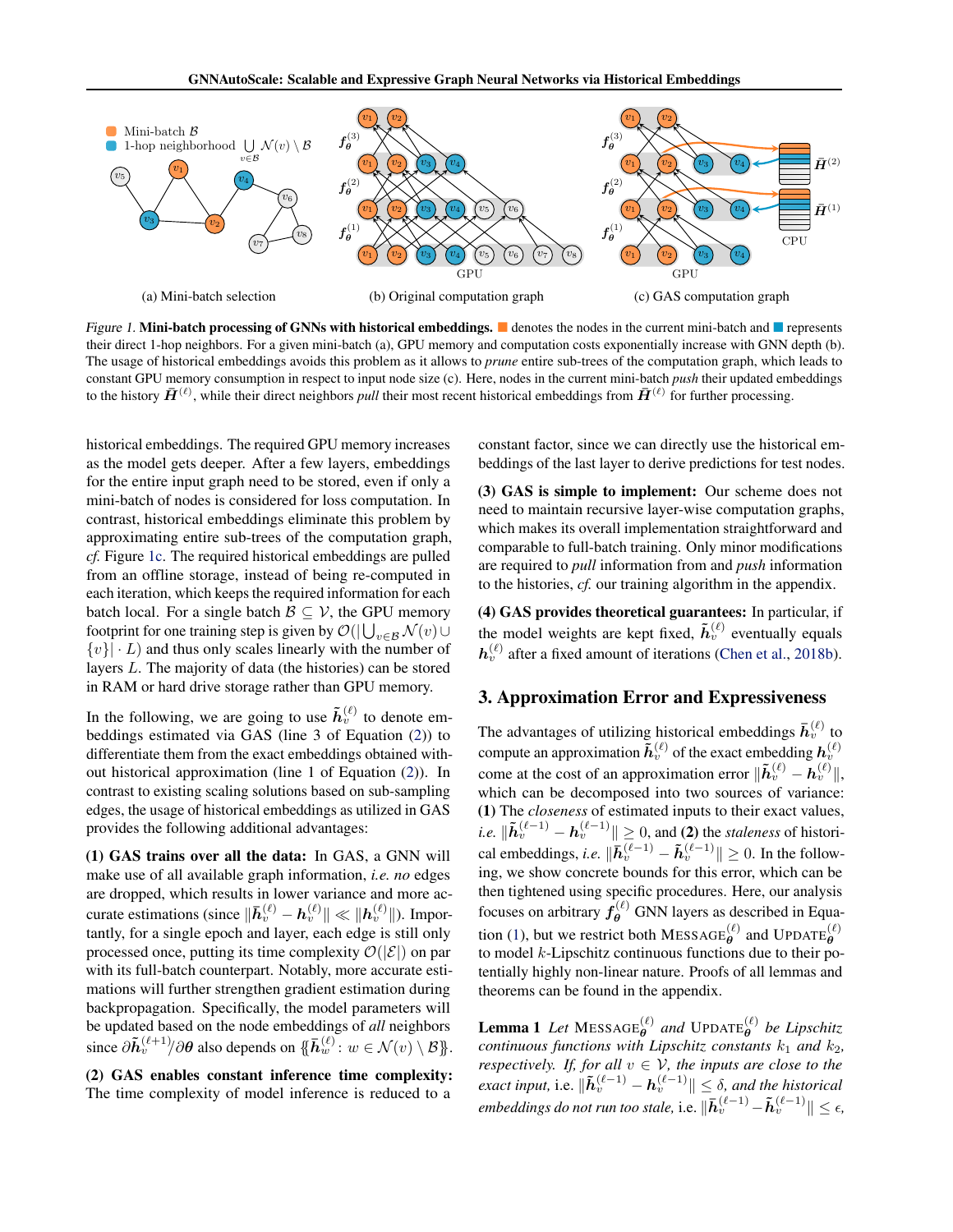<span id="page-3-0"></span>*then the output error is bounded by*

$$
\|\tilde{\boldsymbol{h}}_v^{(\ell)} - \boldsymbol{h}_v^{(\ell)}\| \le \delta k_2 + (\delta + \epsilon) k_1 k_2 |\mathcal{N}(v)|.
$$

Due to the behavior of Lipschitz constants in a series of function compositions, we obtain an upper bound that is dependent on  $k_1$ ,  $k_2$  and  $|\mathcal{N}(v)|$ , as well as dependent on the errors  $\delta$  and  $\epsilon$  of the inputs. Interestingly, sum aggregation, the most expressive aggregation function [\(Xu et al.,](#page-10-0) [2019\)](#page-10-0), introduces a factor of  $|\mathcal{N}(v)|$  to the upper bound, while we can obtain a much tighter upper bound for mean or max aggregation, *cf.* its proof. Next, we take a look at the final output error produced by a L-layered GNN:

**Theorem 2** Let  $f_{\theta}^{(L)}$ θ *be a* L*-layered GNN, containing only*  $Lipschitz$  continuous  $\mathrm{MESSAGE}^{(\ell)}_{\boldsymbol{\theta}}$  and  $\mathrm{UPDATE}^{(\ell)}_{\boldsymbol{\theta}}$  func*tions with Lipschitz constants*  $k_1$  *and*  $k_2$ *, respectively. If, for all*  $v \in V$  *and all*  $\ell \in \{1, \ldots, L-1\}$ *, the historical embeddings do not run too stale,* i.e.  $\|\bar{h}_v^{(\ell)} - \tilde{h}_v^{(\ell)}\| \leq \epsilon^{(\ell)}$ , *then the final output error is bounded by*

$$
\|\tilde{\bm{h}}_{v,j}^{(L)} - \bm{h}_{v,j}^{(L)}\| \leq \sum_{\ell=1}^{L-1} \epsilon^{(\ell)} k_1^{L-\ell} k_2^{L-\ell} |\mathcal{N}(v)|^{L-\ell}.
$$

Notably, this upper bound does not longer depend on  $\|\tilde{h}_v^{(\ell)} - h_v^{(\ell)}\| \leq \delta^{(\ell)}$ , and is instead solely conditioned on the staleness of histories  $\|\bar{h}_v^{(\ell)} - \tilde{h}_v^{(\ell)}\| \le \epsilon^{(\ell)}$ . However, it depends *exponentially* on the Lipschitz constants  $k_1$  and  $k_2$  as well as  $|\mathcal{N}(v)|$  with respect to the number of layers. In particular, each additional layer introduces a less restrictive bound since the errors made in the first layers get immediately propagated to later ones, leading to potentially high inaccuracies for histories in deeper GNNs. We will later propose solutions for tightening the proven bound in practice, allowing the application of GAS to deep and non-linear GNNs. Furthermore, Theorem 2 lets us immediately derive an upper error bound of gradients as well, *i.e.*

$$
\|\nabla_{\boldsymbol{\theta}}\mathcal{L}(\tilde{\boldsymbol{h}}^{(L)}_{v}) - \nabla_{\boldsymbol{\theta}}\mathcal{L}(\boldsymbol{h}^{(L)}_{v})\| \leq \lambda\|\tilde{\boldsymbol{h}}^{(L)}_{v} - \boldsymbol{h}^{(L)}_{v}\|
$$

in case  $\mathcal L$  is  $\lambda$ -Lipschitz continuous. As such, GAS encourages low variance and bias in the learning signal as well. However, parameters are not guaranteed to converge to the same optimum since we explicitely consider arbitrary GNNs solving non-convex problems [\(Cong et al.,](#page-9-0) [2020\)](#page-9-0).

It is well known that the most powerful GNNs adhere to the same representational power as the *Weisfeiler-Lehman (WL) test* [\(Weisfeiler & Lehman,](#page-10-0) [1968\)](#page-10-0) in distinguishing nonisomorphic structures, *i.e.*  $h_v^{(L)} \neq h_w^{(L)}$  in case  $c_v^{(L)} \neq c_w^{(L)}$ [\(Xu et al.,](#page-10-0) [2019;](#page-10-0) [Morris et al.,](#page-9-0) [2019\)](#page-9-0), where  $c_v^{(L)}$  denotes a node's coloring after L rounds of color refinement. However, in order to leverage such expressiveness, a GNN needs

to be able to reason about structural differences across neighborhoods directly *during* training. We now show that GNNs that scale by sampling edges are not capable of doing so:

**Proposition 3** Let  $f_{\theta}^{(L)}$  $\theta$ <sup>(L)</sup>:  $\mathcal{V} \rightarrow \mathbb{R}^d$  be a L-layered GNN *as expressive as the WL test in distinguishing the* L*-hop neighborhood around each node*  $v \in V$ *. Then, there exists a* graph  $A \in \{0,1\}^{|\mathcal{V}|\times|\mathcal{V}|}$  for which  $f_{\theta}^{(L)}$ θ *operating on a sampled variant*  $\tilde{A}$ *,*  $\tilde{a}_{v,w}$  *=*  $\int$   $\frac{|N(v)|}{|N(v)|}$  $\frac{|N(v)|}{|\tilde{N}(v)|}, \quad \text{if } w \in \tilde{N}(v)$ 0, *otherwise , produces a non-equivalent coloring, i.e.*  $\tilde{h}_v^{(L)} \neq \tilde{h}_w^{(L)}$  while  $c_v^{(L)} = c_w^{(L)}$  for nodes  $v, w \in V$ .

While sampling strategies lose expressive power due to sub-sampling of edges, scalable GNNs based on historical embeddings are leveraging *all* edges during neighborhood aggregation. Therefore, a special interest lies in the question if historical-based GNNs are as expressive as their full-batch counterpart. Here, a maximally powerful *and* scalable GNN needs to fulfill the following two requirements: (1) It needs to be as expressive as the WL test in distinguishing nonisomorphic structures, and (2) it needs to account for the approximation error  $\|\bar{h}_v^{(\ell-1)} - h_v^{(\ell-1)}\|$  induced by the usage of historical embeddings. Since it is known that there exists a wide range of maximally powerful GNNs [\(Xu et al.,](#page-10-0) [2019;](#page-10-0) [Morris et al.,](#page-9-0) [2019;](#page-9-0) [Corso et al.,](#page-9-0) [2020\)](#page-9-0), we can restrict our analysis to the latter question. Following upon [Xu et al.](#page-10-0) [\(2019\)](#page-10-0), we focus on the case where input node features are from a countable set  $\mathbb{P}^d \subset \mathbb{R}^d$  of bounded size:

**Lemma 4** *Let*  $\{\phi_v^{(\ell-1)} : v \in V\}$  *be a countable multiset*  $\| \mathbf{z}(\mathbf{z}(\mathbf{z})) - \mathbf{z}(\mathbf{z}(\mathbf{z}(\mathbf{z}))) \| > 2(\delta + \epsilon)$  *for all*  $v, w \in \mathcal{V}$ *,*  $h_v^{(\ell-1)} \neq h_w^{(\ell-1)}$ . If the inputs are close to the exact input, i.e.  $\|\tilde{\boldsymbol{h}}_v^{(\ell-1)} - \boldsymbol{h}_v^{(\ell-1)}\| \leq \delta$ , and the historical embeddings *do not run too stale,* i.e.  $\|\bar{h}_{v}^{(\ell-1)} - \tilde{h}_{v}^{(\ell-1)}\| \leq \epsilon$ , then there  $\epsilon$ *exist* MESSAGE $_{\theta}^{(\ell)}$  and UPDATE $_{\theta}^{(\ell)}$  functions, such that

 $\|\boldsymbol{h}_v^{(\ell)}(\boldsymbol{h}_v^{(\ell-1)})\| \leq \delta + \epsilon$ 

*and*

 $\|f_{\theta}^{(\ell)}$ 

$$
\|f_{\theta}^{(\ell)}(h_v^{(\ell-1)}) - f_{\theta}^{(\ell)}(h_w^{(\ell-1)})\| > 2(\delta + \epsilon + \lambda)
$$
  
for all  $v, w \in \mathcal{V}$ ,  $h_v^{(\ell-1)} \neq h_w^{(\ell-1)}$  and all  $\lambda > 0$ .

 $f^{(\ell)}_{\boldsymbol{\theta}}(\tilde{\boldsymbol{h}}_{v}^{(\ell-1)})-f^{(\ell)}_{\boldsymbol{\theta}}$ 

Informally, Lemma 4 tells us that if (1) exact input embeddings are sufficiently far apart from each other and (2) historical embeddings are sufficiently close to the exact embeddings, there exist historical-based GNN operators which can distinguish equal from non-equal inputs. Key to the proof is that  $(\delta + \epsilon)$ -balls around exact inputs do not intersect each other and are therefore well separated. Notably, we do not require  $f_{\theta}^{(\ell)}$  $\theta$ <sup>(*e*)</sup> to model strict injectivity since it is sufficient for  $f_{\theta}^{(\ell)}$  $\theta_{\theta}^{(k)}$  to be  $2(\delta + \epsilon)$ -injective [\(Seo et al.,](#page-10-0) [2019\)](#page-10-0).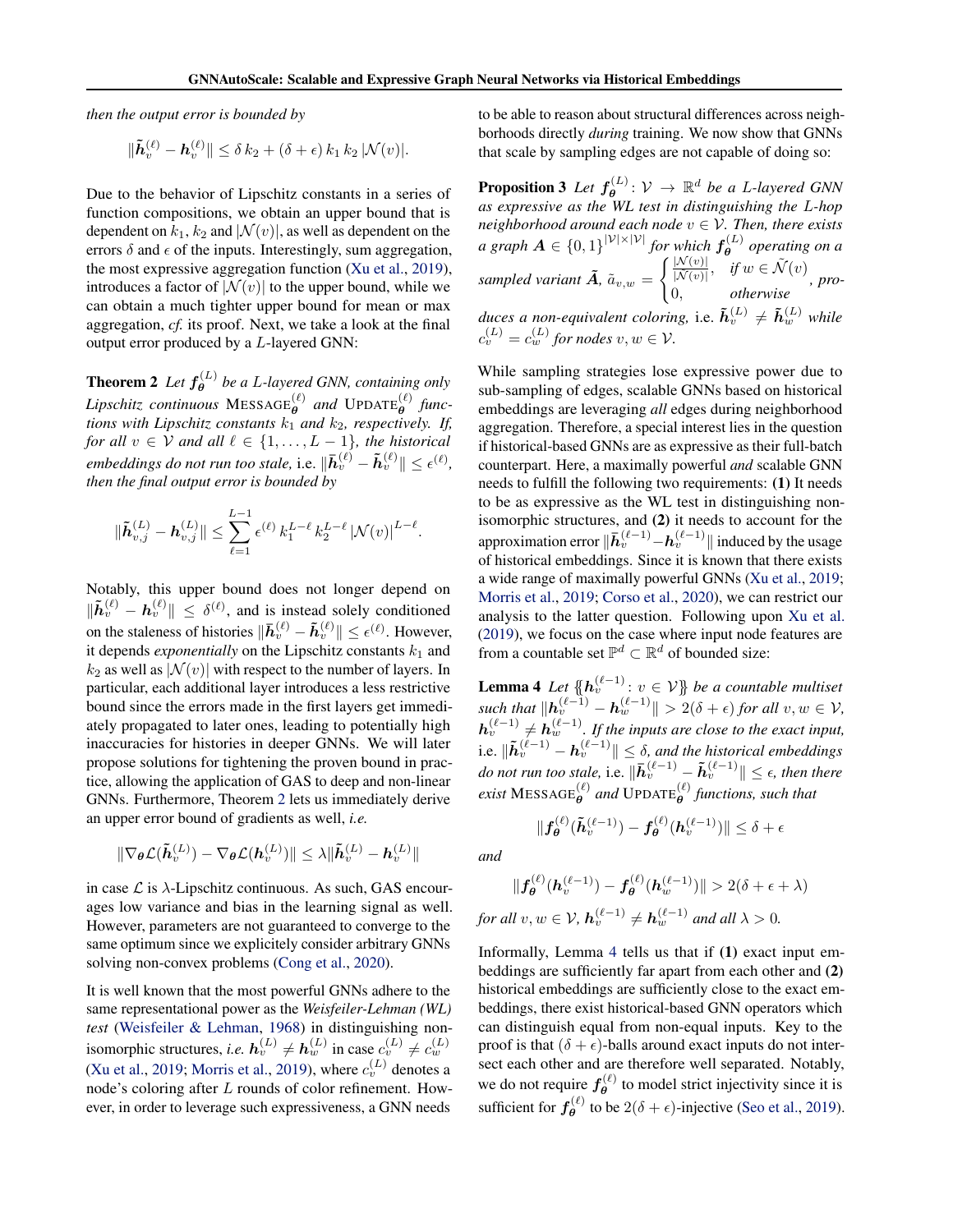Following [Xu et al.](#page-10-0) [\(2019\)](#page-10-0), one can leverage MLPs to model and learn such MESSAGE and UPDATE functions due to the universal approximation theorem [\(Hornik et al.,](#page-9-0) [1989;](#page-9-0) [Hornik,](#page-9-0) [1991\)](#page-9-0). However, the theory behind Lemma [4](#page-3-0) holds for any maximally powerful GNN operator. Finally, we can use this insight to relate the expressiveness of scalable GNNs to the WL test color refinement procedure:

**Theorem 5** Let  $f_{\theta}^{(L)}$ θ *be a* L*-layered GNN in which all*  $\text{MESAGE}^{(\ell)}_{\boldsymbol{\theta}}$  and  $\text{UPDATE}^{(\ell)}_{\boldsymbol{\theta}}$  functions fulfill the conditions *of Lemma [4.](#page-3-0) Then, there exists a map*  $\phi \colon \mathbb{R}^d \to \Sigma$  *so that*  $\phi(\tilde{\boldsymbol{h}}_v^{(L)}) = c_v^{(L)}$  for all  $v \in \mathcal{V}$ .

Theorem 5 extends the insights of Lemma [4](#page-3-0) to multi-layered GNNs, and indicates that scalable GNNs using historical embeddings are able to distinguish non-isomorphic structures (that are distinguishable by the WL test) directly during training, which is what makes reasoning about structural properties possible. It should be noted that recent proposals such as DROPEDGE [\(Rong et al.,](#page-10-0) [2020\)](#page-10-0) are still applicable for data augmentation and message reduction. However, through the given theorem, we disentangle scalability and expressiveness from regularization via edge dropping.

While sampling approaches lose expressiveness compared to their original counterparts (*cf.* Proposition [3\)](#page-3-0), Theorem 5 tells us that, in theory, there exist message passing functions that are as expressive as the WL test in distinguishing non-isomorphic structures while accounting for the effects of approximation in stored embeddings. In practice, we have two degrees of freedom to tighten the upper bounds given by Lemma [1](#page-2-0) and Theorem [2,](#page-3-0) leading to a lower approximation error and higher expressiveness in return: (1) Minimizing the *staleness* of historical embeddings, and (2) maximizing the *closeness* of estimated inputs to their exact values by controlling the Lipschitz constants of UPDATE and MESSAGE functions. In what follows, we derive a list of procedures to achieve these goals:

Minimizing Inter-Connectivity Between Batches. As formulated in Equation [\(2\)](#page-1-0) in Section [2,](#page-1-0) the output embeddings of  $f_{\theta}^{(\ell+1)}$  $\theta_{\theta}^{(\ell+1)}$  are exact if  $|\bigcup_{v \in \mathcal{B}} \mathcal{N}(v) \cup \{v\}| = |\mathcal{B}|,$ *i.e.* all neighbors of nodes in  $B$  are as well part of  $B$ . However, in practice, this can only be guaranteed for full-batch GNNs. Motivated by this observation, we aim to minimize the inter-connectivity between sampled mini-batches, *i.e.* min  $|\bigcup_{v \in \mathcal{B}} \mathcal{N}(v) \setminus \mathcal{B}|$ , which minimizes history access, and increases closeness and reduces staleness in return.

Similar to CLUSTER-GCN [\(Chiang et al.,](#page-9-0) [2019\)](#page-9-0), we make use of graph clustering techniques, *e.g.*, METIS [\(Karypis &](#page-9-0) [Kumar,](#page-9-0) [1998;](#page-9-0) [Dhillon et al.,](#page-9-0) [2007\)](#page-9-0), to achieve this goal. It aims to construct partitions over the nodes in a graph such that intra-links within clusters occur much more frequently than inter-links between different clusters. Intuitively, this

results in a high chance that neighbors of a node are located in the same cluster. Notably, modern graph clustering methods are both fast and scalable with time complexities given by  $\mathcal{O}(|\mathcal{E}|)$ , and only need to be applied once, which leads to an unremarkable computational overhead in the pre-processing stage. In general, we argue that the METIS clustering technique is highly scalable, as it is in the heart of many large-scale distributed graph storage layers such as [\(Zhu et al.,](#page-10-0) [2019;](#page-10-0) [Zheng et al.,](#page-10-0) [2020\)](#page-10-0) that are known scale to billion-sized graphs. Furthermore, the additional overhead in the pre-processing stage is quickly compensated by an acceleration of training, since the number of neighbors outside of  $\beta$  is heavily reduced, and pushing information to the histories now leads to contiguous memory transfers.

Enforcing Local Lipschitz Continuity. To guide our neural network in learning a function with controllable error, we can enforce its intermediate output layers  $f_{\theta}^{(\ell)}$  $\theta^{(k)}$  to be invariant to small input perturbations. In particular, following upon [Usama & Chang](#page-10-0) [\(2018\)](#page-10-0), we found it useful to apply the auxiliary loss

$$
\mathcal{L}_{\mathrm{reg}}^{(\ell)} = \|f_{\theta}^{(\ell)}(\tilde{\boldsymbol{h}}_v^{(\ell-1)}) - f_{\theta}^{(\ell)}(\tilde{\boldsymbol{h}}_v^{(\ell-1)} + \boldsymbol{\epsilon})\| \qquad (3)
$$

in highly non-linear message passing phases, *e.g.*, in GIN [\(Xu et al.,](#page-10-0) [2019\)](#page-10-0). Such regularization enforces equal outputs for small pertubations  $\epsilon \sim \mathcal{B}_{\delta}(0)$  inside closed balls of radius  $\delta$ . Notably, we do not restrict UPDATE $_{\theta}^{(\ell)}$  and  $MESSAGE^{(\ell)}_{\theta}$  to separately model global k-Lipschitz continuous functions, but rather aim for local Lipschitz continuity at each  $h_v^{(\ell-1)}$  for  $f_{\theta}^{(\ell)}$  $\theta$  as a whole. For other message passing GNNs, *e.g.*, in GCN [\(Kipf & Welling,](#page-9-0) [2017\)](#page-9-0),  $L_2$ regularization is usually sufficient to ensure closeness of historical embeddings. Further, we found gradient clipping to be an effective method to restrict the parameters from changing too fast, regularizing history changes in return.

#### 4. Related Work

Our GAS framework utilizes historical embeddings as an affordable approximation. The idea of historical embeddings was originally introduced in VR-GCN [\(Chen et al.,](#page-9-0) [2018b\)](#page-9-0). VR-GCN aims to reduce the variance in estimation during neighbor sampling [\(Hamilton et al.,](#page-9-0) [2017\)](#page-9-0), and avoids the need to sample a large amount of neighbors in return. [Cong et al.](#page-9-0) [\(2020\)](#page-9-0) further simplified this scheme into a *one-shot sampling* scenario, where nodes no longer need to recursively explore neighborhoods in each layer. However, these approaches consider only a specific GNN operator which prevent their application to the wide range of GNN architectures available. Furthermore, they only consider shallow architectures and do not account for the increasing approximation error induced by deeper and expressive GNNs, which is well observable in practice, *cf.* Section [6.1.](#page-5-0)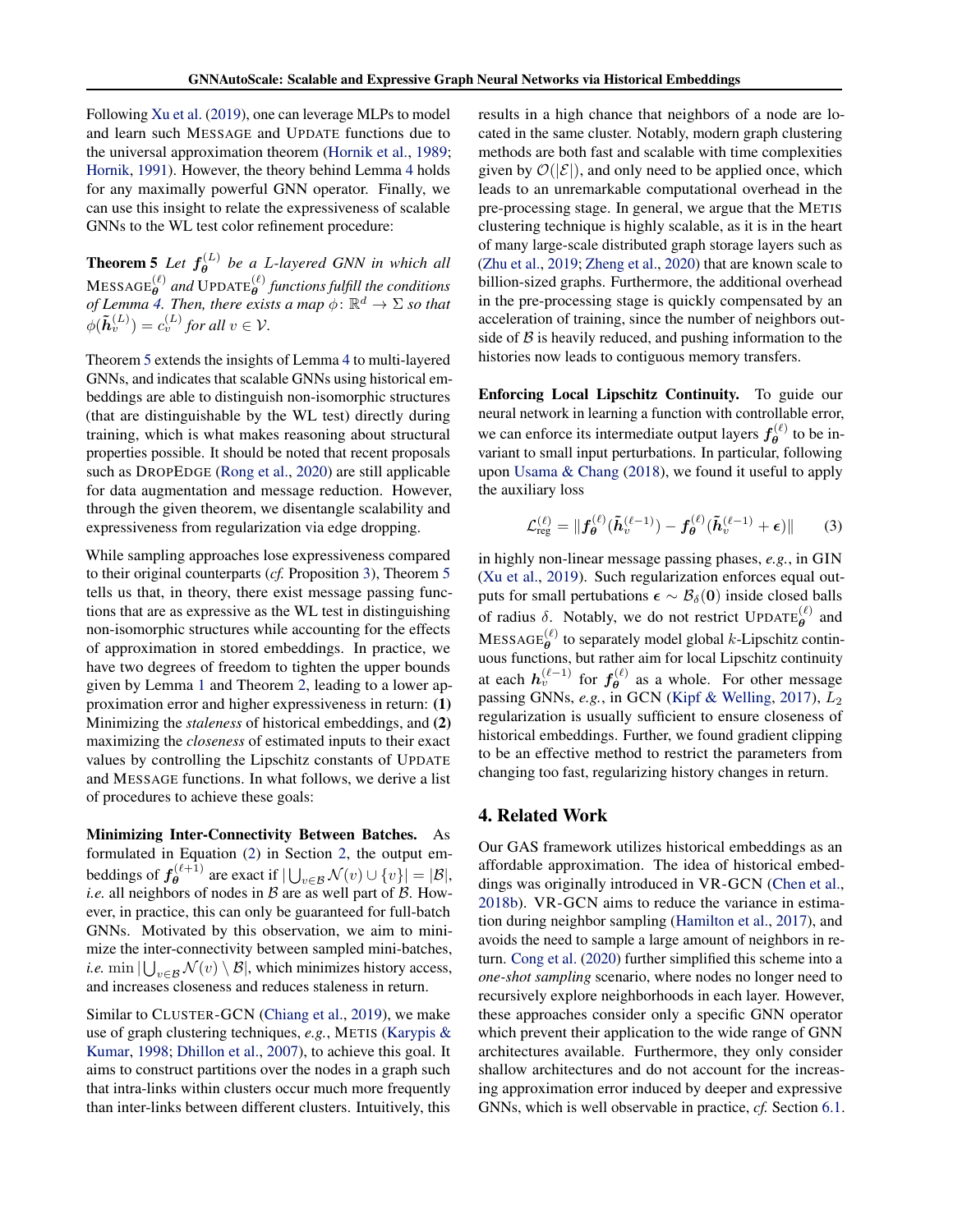<span id="page-5-0"></span>

(c) Concurrent mini-batch execution

Figure 2. Illustrative runtime performances of a serial and concurrent mini-batch execution in comparison to a full-batch GNN execution. In the full-batch approach (a), all necessary data is first transferred to the device via the HOST2DEVICE (H2D) engine, before GNN layers are executed in serial inside the kernel engine. As depicted in (b), a serial mini-batch execution suffers from an I/O bottleneck, in particular because each kernel engine has to wait for memory transfers to complete. The concurrent minibatch execution (c) avoids this problem by leveraging an additional worker thread and overlapping data transfers, leading to two times performance improvements in comparison to a serial execution, which is on par with the standard full-batch approach.

In order to minimize the inter-connectivity between minibatches, we utilize graph clustering techniques for minibatch selection, as first introduced in the subgraph sampling approach CLUSTER-GCN [\(Chiang et al.,](#page-9-0) [2019\)](#page-9-0). CLUSTER-GCN leverages clustering in order to infer meaningful subgraphs, while we aim to minimize history accesses. Furthermore, CLUSTER-GCN limits message passing to intraconnected nodes, and therefore ignores potentially useful information outside the current mini-batch. This inherently limits the model to learn from nodes nearby. In contrast, our GAS framework makes use of *all* available neighborhood data for aggregation, and therefore avoids this downside.

## 5. PyGAS: Auto-Scaling GNNs in PyG

We condense our GAS framework and theoretical findings into a tool named *PyGAS* that implements all the presented techniques in practice.<sup>2</sup> *PyGAS* is built upon PYTORCH [\(Paszke et al.,](#page-9-0) [2019\)](#page-9-0) and utilizes the PYTORCH GEOMET- RIC (PyG) library [\(Fey & Lenssen,](#page-9-0) [2019\)](#page-9-0). It provides an easy-to-use interface to convert common and custom GNN models from PYTORCH GEOMETRIC into their scalable variants. Furthermore, it provides a fully deterministic test bed for evaluating models on large-scale graphs. An example of the interface is shown in the appendix.

Fast Historical Embeddings. Our approach accesses histories to account for any data outside the current mini-batch, which requires frequent data transfers to and from the GPU. Therefore, *PyGAS* optimizes pulling from and pushing to histories via *non-blocking* device transfers. Specifically, we immediately start pulling historical embeddings for each layer asynchronously at the beginning of each optimization step, which ensures that GPUs do not run idle while waiting for memory transfers to complete. A separate worker thread gathers historical information into one of multiple pinned CPU memory buffers (denoted by PULL), from where it can be transfered to the GPU via the usage of CUDA streams without blocking any CPU or CUDA execution. Synchronization is done by synchronizing the respective CUDA stream before inputting the transferred data into the GNN layer. The same strategy is applied for pushing information to the history. Considering that the device transfer of  $\bar{H}^{(\ell-1)}$  is faster than the execution of  $f_{\theta}^{(\ell)}$  $\theta^{(\ell)}$ , this scheme does not lead to any runtime overhead when leveraging historical embeddings and can be twice as fast as its serial non-overlapping counterpart, *cf.* Figure 2. We have implemented our non-blocking transfer scheme with custom C++/CUDA code to avoid Python's global interpreter lock.

### 6. Experiments

In this section, we evaluate our GAS framework in practice using *PyGAS*, utilizing 6 different GNN operators and 15 datasets. Please refer to the appendix for a detailed description of the used GNN operators and datasets, and to our code for hyperparameter configurations. All models were trained on a single GeForce RTX 2080 Ti (11 GB). In our experiments, we hold all histories in RAM, using a machine with 64GB of CPU memory.

#### 6.1. GAS resembles full-batch performance

First, we analyze how GAS affects the robustness and expressiveness of our method. We compare GAS against two different baselines: a regular full-batch variant and a history baseline, which naively integrates history-based mini-batch training without any of the additional GAS techniques. To evaluate, we make use of a shallow 2-layer GCN [\(Kipf &](#page-9-0) [Welling,](#page-9-0) [2017\)](#page-9-0) and two recent state-of-the-art models: a deep GCNII network with 64 layers [\(Chen et al.,](#page-9-0) [2020b\)](#page-9-0), and a maximally expressive GIN network with 4 layers [\(Xu](#page-10-0) [et al.,](#page-10-0) [2019\)](#page-10-0). We evaluate those models on tasks for which

<sup>&</sup>lt;sup>2</sup>[https://github.com/rusty1s/pyg\\_autoscale](https://github.com/rusty1s/pyg_autoscale)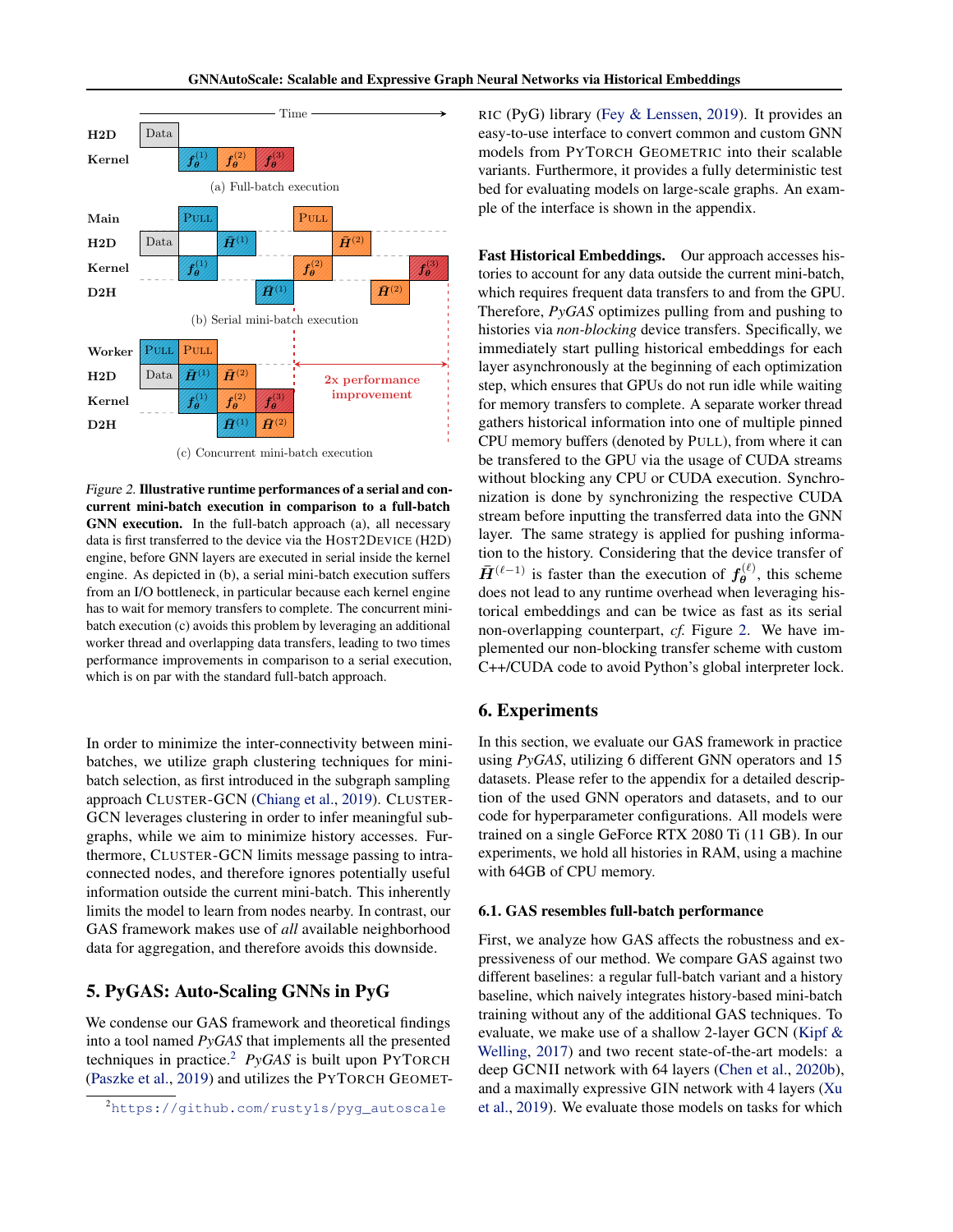

Figure 3. Model performance comparison between full-batch, an unoptimized history-based baseline and our GAS approach. In contrast to the historical-based baseline, GAS reaches the quality of full-batch training, especially for (b) deep and (c) expressive models.

Table 1. Full-batch vs GAS performance on small transductive graph benchmark datasets across 20 different initializations. Predictive performance of models trained via GAS closely matches those of full-batch gradient descent on all models for all datasets.

| † Results omitted due to unstable performance across different weight initializations, cf. Shchur et al. (2018) |                |                |                |                |                |                |                |                |
|-----------------------------------------------------------------------------------------------------------------|----------------|----------------|----------------|----------------|----------------|----------------|----------------|----------------|
| <b>Dataset</b>                                                                                                  | <b>GCN</b>     |                | <b>GAT</b>     |                | <b>APPNP</b>   |                | <b>GCNII</b>   |                |
|                                                                                                                 | Full           | <b>GAS</b>     | Full.          | GAS            | Full           | <b>GAS</b>     | Full           | <b>GAS</b>     |
| <b>CORA</b>                                                                                                     | $81.88 + 0.75$ | $82.29 + 0.76$ | $82.80 + 0.47$ | $83.32 + 0.62$ | $83.28 + 0.60$ | $83.19 + 0.58$ | $85.04 + 0.53$ | $85.52 + 0.39$ |
| <b>CITESEER</b>                                                                                                 | $70.98 + 0.66$ | $71.18 + 0.97$ | $71.72 + 0.91$ | $71.86 + 1.00$ | $72.13 + 0.73$ | $72.63 + 0.82$ | $73.06 + 0.81$ | $73.89 + 0.48$ |
| <b>PUBMED</b>                                                                                                   | $78.73 + 110$  | $79.23 + 0.62$ | $78.03 + 0.40$ | $78.42 + 0.56$ | $80.21 + 0.20$ | $79.82 + 0.52$ | $79.72 + 0.78$ | $80.19 + 0.49$ |
| COAUTHOR-CS                                                                                                     | $91.08 + 0.59$ | $91.22 + 0.45$ | $90.31 + 0.49$ | $90.38 + 0.42$ | $92.51 + 0.47$ | $92.44 + 0.58$ | $92.45 + 0.35$ | $92.52 + 0.31$ |
| <b>COAUTHOR-PHYSICS</b>                                                                                         | $93.10 + 0.84$ | $92.98 + 0.72$ | $92.32 + 0.86$ | $92.80 + 0.61$ | $93.40 + 0.92$ | $93.68 + 0.61$ | $93.43 + 0.52$ | $93.61 + 0.41$ |
| AMAZON-COMPUTER                                                                                                 | $81.17 + 1.81$ | $80.84 + 2.26$ |                | —†             | $81.79 + 2.00$ | $81.66 + 1.81$ | $83.04 + 1.81$ | $83.05 + 1.16$ |
| AMAZON-PHOTO                                                                                                    | $90.25 + 1.66$ | $90.53 + 1.40$ | 一†             | $-$ †          | $91.27 + 1.26$ | $91.23 + 1.34$ | $91.42 + 0.81$ | $91.60 + 0.78$ |
| WIKI-CS                                                                                                         | $79.08 + 0.50$ | $79.00 + 0.41$ | $79.44 + 0.41$ | $79.56 + 0.47$ | $79.88 + 0.40$ | $79.75 + 0.53$ | $79.94 + 0.67$ | $80.02 + 0.43$ |
| $\Delta$ Mean Accuracy                                                                                          | $+0.13$        |                | $+0.29$        |                | $-0.01$        |                | $+0.29$        |                |

they are well suitable: classifying academic papers in a citation network (CORA), and identifying community clusters in Stochastic Block Models (CLUSTER) [\(Yang et al.,](#page-10-0) [2016;](#page-10-0) [Dwivedi et al.,](#page-9-0) [2020\)](#page-9-0), *cf.* Figure 3. Since CLUSTER is a node classification task containing multiple graphs, we first convert it into a super graph (holding all the nodes of all graphs), and partition this super graph using twice as many partitions as there are initial graphs. It can be seen that especially for deep (64-GCNII, *cf.* Figure 3b) and expressive (4-GIN, *cf.* Figure 3c) architectures, the naive historical-based baseline fails to reach the desired full-batch performance. This can be contributed to the high approximation error induced by deep and expressive models. In contrast, GAS shows far superior performance, reaching the quality of full-batch training in both cases.

In general, we expect the model performances of our GAS mini-batch training to closely resemble the performances of their full-batch counterparts, except for the variance introduced by stochastic optimization (which is, in fact, known to improve generalization [\(Bottoue & Bousquet,](#page-9-0) [2007\)](#page-9-0)). To validate, we compare our approach against full-batch performances on small transductive benchmark datasets for which full-batch training is easily feasible. We evaluate on four GNN models that significantly advanced the field of graph

representation learning: GCN [\(Kipf & Welling,](#page-9-0) [2017\)](#page-9-0), GAT (Veličković et al., [2018\)](#page-10-0), APPNP [\(Klicpera et al.,](#page-9-0) [2019a\)](#page-9-0) and GCNII [\(Chen et al.,](#page-9-0) [2020b\)](#page-9-0). For all experiments, we tried to follow the hyperparameter setup of the respective papers as closely as possible and perform an in-depth grid search on datasets for which best performing configurations are not known. We then apply GAS mini-batch training on the *same* set of hyperparameters. As shown in Table 1, all models that utilize GAS training perform as well as their full-batch equivalents (with slight gains overall), confirming the practical effectiveness of our approach. Notably, even for deep GNNs such as APPNP and GCNII, our approach is able to closely resemble the desired performance.

We further conduct an ablation study to highlight the individual performance improvements of our GAS techniques within a GCNII model, *i.e.* minimizing inter-connectivity and applying regularization techniques. Table [2](#page-7-0) shows the relative performance improvements of individual GAS techniques in percentage points, compared to the corresponding model performance obtained by full-batch training. Notably, it can be seen that both techniques contribute to resembling full-batch performance, reaching their full strength when used in combination. We include an additional ablation study for training an expressive GIN model in the appendix.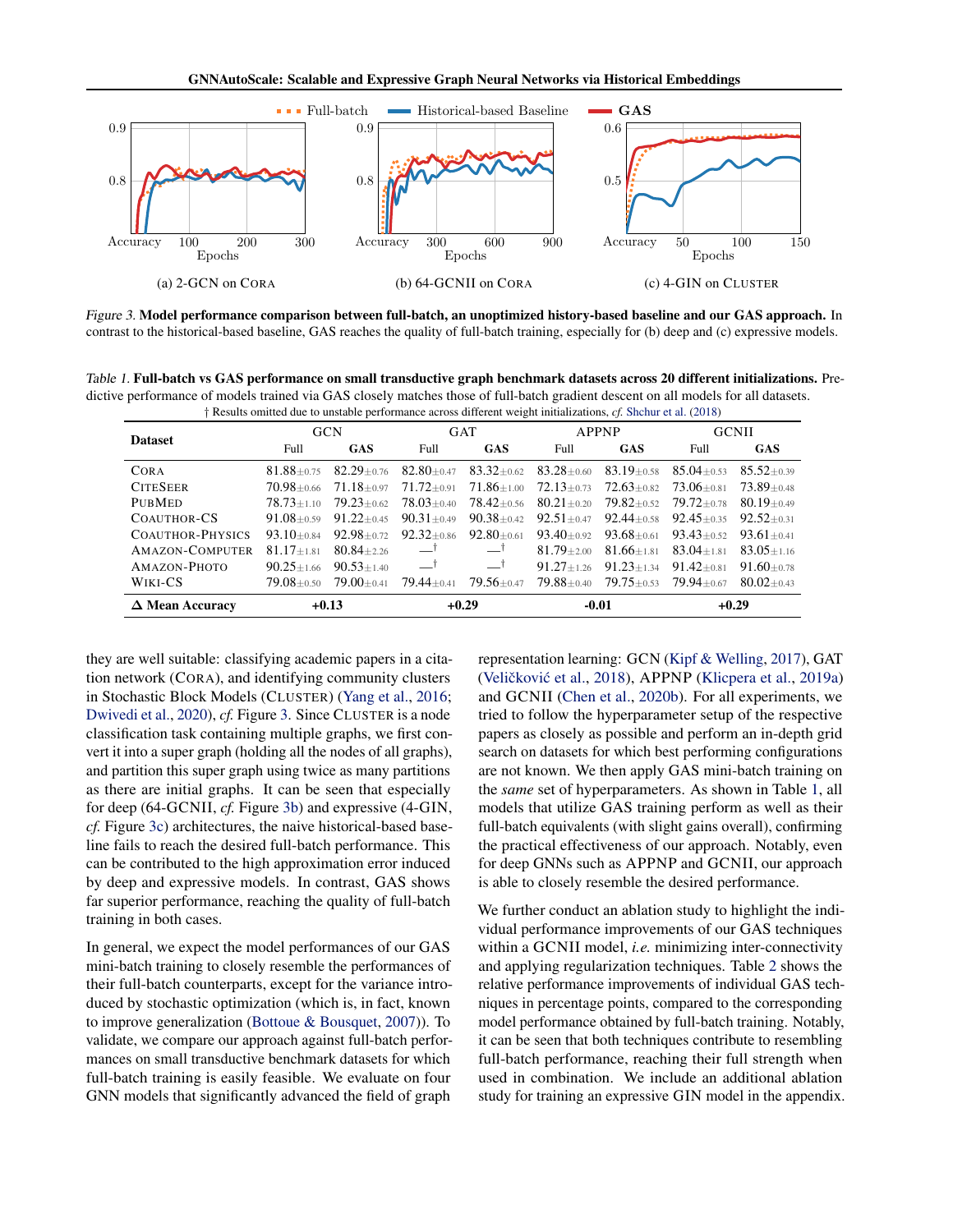|                 | <b>CORA</b> | <b>CITESEER</b> | PUBMED  | COAUTHOR- |                | AMAZON-        |         | WIKI-CS |
|-----------------|-------------|-----------------|---------|-----------|----------------|----------------|---------|---------|
|                 |             |                 |         | CS        | <b>PHYSICS</b> | COMPUTER PHOTO |         |         |
| <b>Baseline</b> | $-3.26$     | $-5.66$         | $-3.20$ | $-0.79$   | $-0.50$        | $-5.76$        | $-4.16$ | $-3.19$ |
| Regularization  | $-2.12$     | $-1.03$         | $-1.24$ | $-0.46$   | $-0.24$        | $-3.02$        | $-1.19$ | $-0.74$ |
| <b>METIS</b>    | $-1.57$     | $-3.12$         | $-1.50$ | $-0.47$   | $+0.13$        | $-2.75$        | $-1.02$ | $-0.24$ |
| <b>GAS</b>      | $+0.48$     | $+0.83$         | $+0.47$ | $+0.07$   | $+0.18$        | $+0.01$        | $+0.18$ | $+0.08$ |

<span id="page-7-0"></span>Table 2. Relative performance improvements of individual GAS techniques within a GCNII model. The performance improvement is measured in percentage points in relation to the corresponding model performance obtained by full-batch training.

Table 3. GPU memory consumption (in GB) and the amount of data used (%) across different GNN execution techniques. GAS consumes low memory while making use of all available neighborhood information during a single optimization step.

| # nodes<br>#edges<br><b>Method</b> |                  | 717K<br>7.9M<br>Yel p | 169K<br>1.2M<br>$\alpha$         | 2.4M<br>61.9M<br>oqbn-<br>products   |  |  |
|------------------------------------|------------------|-----------------------|----------------------------------|--------------------------------------|--|--|
|                                    |                  |                       | arxiv                            |                                      |  |  |
|                                    | Full-batch       |                       |                                  | 6.64GB/100% 1.44GB/100% 21.96GB/100% |  |  |
| 2-layer                            | <b>GRAPHSAGE</b> | $0.76$ GB/            | 9% 0.40GB/ 27%                   | $0.92$ GB/<br>2%                     |  |  |
|                                    | CLUSTER-GCN      |                       | $0.17$ GB/ $13\%$ 0.15GB/ $40\%$ | $0.16$ GB $/16%$                     |  |  |
|                                    | GAS              |                       | $0.51$ GB/100% $0.22$ GB/100%    | $0.36$ GB/100%                       |  |  |
|                                    | Full-batch       |                       |                                  | 9.44GB/100% 2.11GB/100% 31.53GB/100% |  |  |
| ayer                               | <b>GRAPHSAGE</b> |                       | 2.19GB/ 14% 0.93GB/ 33%          | $4.34$ GB/<br>$-5%$                  |  |  |
| 고                                  | CLUSTER-GCN      |                       | $0.23$ GB/ $13\%$ 0.22GB/ $40\%$ | $0.23$ GB/ $16%$                     |  |  |
|                                    | GAS              |                       | $0.79$ GB/100% $0.34$ GB/100%    | 0.59GB/100%                          |  |  |
| ayer                               | Full-batch       |                       | 12.24GB/100% 2.77GB/100%         | 41.10GB/100%                         |  |  |
|                                    | <b>GRAPHSAGE</b> | 4.31GB/ 19%           | 1.55GB/ $37%$                    | 11.23GB/<br>8%                       |  |  |
|                                    | CLUSTER-GCN      |                       | $0.30$ GB/ $13\%$ 0.29GB/ $40\%$ | $0.29$ GB/ $16%$                     |  |  |
|                                    | <b>GAS</b>       |                       | 1.07GB/100% 0.46GB/100%          | 0.82GB/100%                          |  |  |

#### 6.2. GAS is fast and memory-efficient

For training large-scale GNNs, GPU memory consumption will directly dictate the scalability of the given approach. Here, we show how GAS maintains a low GPU memory footprint while, in contrast to other scalability approaches, accounts for *all* available information inside a GNN's receptive field in a single optimization step. We compare the memory usage of GCN+GAS training with the memory usage of full-batch GCN, and mini-batch GRAPHSAGE [\(Hamilton et al.,](#page-9-0) [2017\)](#page-9-0) and CLUSTER-GCN [\(Chiang et al.,](#page-9-0) [2019\)](#page-9-0) training, *cf.* Table 3. Notably, GAS is easily able to fit the required data on the GPU, while memory consumption only increases linearly with the number of layers. Although CLUSTER-GCN maintains an overall lower memory footprint than GAS, it will only utilize a fraction of available information inside its receptive field, *i.e.*  $\approx$  23% on average.

We now analyze how GAS enables large-scale training due to fast mini-batch execution. Specifically, we are interested in how our concurrent memory transfer scheme (*cf.* Section [5\)](#page-5-0) reduces the overhead induced by accessing historical embeddings from the offline storage. For this, we evaluate runtimes of a 4-layer GIN model on synthetic graph data, which allows fine-grained control over the ratio be-



Figure 4. Runtime overhead in relation to the inter-/intraconnectivity ratio of mini-batches, both for serial and concurrent history access patterns. The overall runtime overhead is further separated into computational overhead (overhead of aggregating additional messages) and I/O overhead (overhead of pulling from and pushing to histories). Our concurrent memory transfer reduces I/O overhead caused by histories by a wide margin.

tween inter- and intra-connected nodes, *cf.* Figure 4. Here, a given mini-batch consists of exactly 4,000 nodes which are randomly intra-connected to 60 other nodes. We vary the number of inter-connections (connections to nodes outside of the batch) by adding out-of-batch nodes that are randomly inter-connected to 60 nodes inside the batch. Notably, the naive serial memory transfer increases runtimes up to 350%, which indicates that frequent history accesses can cause major I/O bottlenecks. In contrast, our concurrent access pattern incurs *almost no* I/O overhead *at all*, and the overhead in execution time is solely explained by the computational overhead of aggregating far more messages during message propagation. Note that in most real-world scenarios, the additional aggregation of history data may only increase runtimes up to 25%, since most real-world datasets contain inter-/intra-connectivity ratios between 0.1 and 2.5, *cf.* appendix. Further, the additional overhead of computing METIS partitions in the pre-processing stage is negligible and is quickly mitigated by faster training times: Computing the partitioning of a graph with 2M nodes takes only about 20–50 seconds (depending on the number of clusters).

Next, we compare runtimes and memory consumption of GAS to the recent GTTF proposal [\(Markowitz et al.,](#page-9-0) [2021\)](#page-9-0),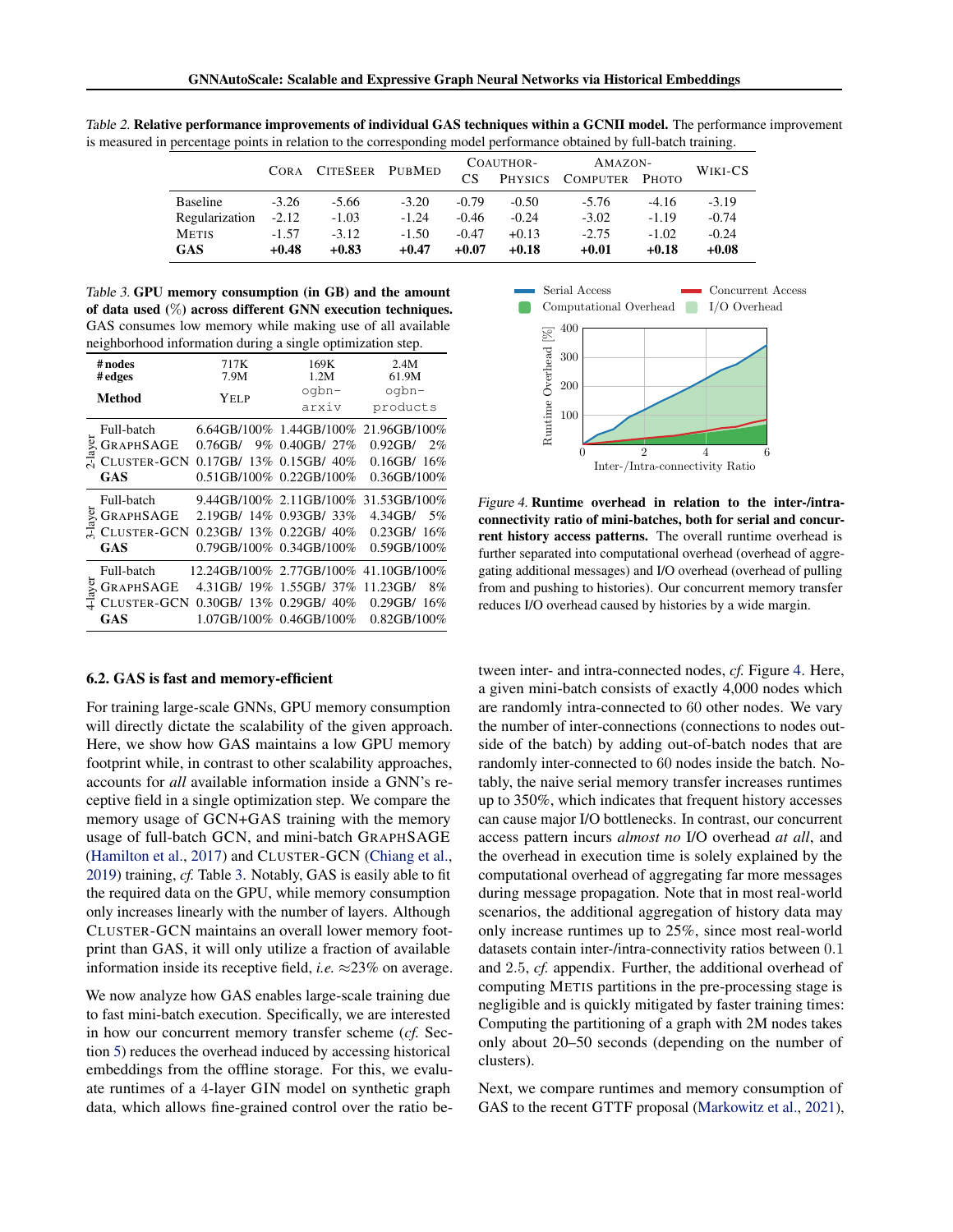|  | Table 4. Efficiency of GCN with GTTF and GAS. |  |  |  |  |  |  |
|--|-----------------------------------------------|--|--|--|--|--|--|
|--|-----------------------------------------------|--|--|--|--|--|--|

| <b>Dataset</b> | <b>Runtime</b> $(s)$ |       | <b>Memory</b> (MB) |       |  |  |
|----------------|----------------------|-------|--------------------|-------|--|--|
|                | <b>GTTF</b>          | GAS   | <b>GTTF</b>        | GAS   |  |  |
| <b>CORA</b>    | 0.077                | 0.006 | 18.01              | 2.13  |  |  |
| <b>PUBMED</b>  | 0.071                | 0.006 | 28.79              | 2.19  |  |  |
| <b>PPI</b>     | 0.976                | 0.007 | 134.86             | 12.37 |  |  |
| <b>FLICKR</b>  | 1.178                | 0.007 | 325.97             | 16.32 |  |  |

which utilizes a fast neighbor sampling strategy based on tensor functionals. For this, we make use of a 4-layered GCN model with equal mini-batch and receptive field sizes. As shown in Table 4, GAS is both faster and consumes less memory than GTTF. Although GTTF makes use of a fast vectorized sampling procedure, its underlying recursive neighborhood construction still scales *exponentially* with GNN depth, which explains the observable differences in runtime and memory consumption.

#### 6.3. GAS scales to large graphs

In order to demonstrate the scalability and generality of our approach, we scale various GNN operators to common largescale graph benchmark datasets. Here, we focus our analysis on GNNs that are notorious hard to scale-up but have the potential to leverage the increased amount of available data to make more accurate predictions. In particular, we benchmark deep GNNs, *i.e.* GCNII [\(Chen et al.,](#page-9-0) [2020b\)](#page-9-0), and expressive GNNs, *i.e.* PNA [\(Corso et al.,](#page-9-0) [2020\)](#page-9-0). Note that it is not possible to run those models in full-batch mode on most of these datasets as they will run out of memory on common GPUs. We compare with 10 scalable GNN baselines: GRAPHSAGE [\(Hamilton et al.,](#page-9-0) [2017\)](#page-9-0), FASTGCN [\(Chen](#page-9-0) [et al.,](#page-9-0) [2018a\)](#page-9-0), LADIES [\(Zou et al.,](#page-10-0) [2019\)](#page-10-0), VR-GCN [\(Chen](#page-9-0) [et al.,](#page-9-0) [2018b\)](#page-9-0), MVS-GNN [\(Cong et al.,](#page-9-0) [2020\)](#page-9-0), CLUSTER-GCN [\(Chiang et al.,](#page-9-0) [2019\)](#page-9-0), GRAPHSAINT [\(Zeng et al.,](#page-10-0) [2020b\)](#page-10-0), SGC [\(Wu et al.,](#page-10-0) [2019\)](#page-10-0), SIGN [\(Frasca et al.,](#page-9-0) [2020\)](#page-9-0) and GBP [\(Chen et al.,](#page-9-0) [2020a\)](#page-9-0). Since results are hard to compare across different approaches due to differences in frameworks, model implementations, weight initializations and optimizers, we additionally report a shallow GCN+GAS baseline. GAS is able to train all models on all datasets on a single GPU, while holding corresponding histories in CPU memory. On the largest dataset, *i.e.* ogbn-products, this will consume  $\approx L \cdot 2GB$  of storage for L layers, which easily fits in RAM on most modern workstations.

As can be seen in Table 5, the usage of deep and expressive models within our framework advances the state-of-the-art on REDDIT and FLICKR, while it performs equally well for others, *e.g.*, PPI. Notably, our approach outperforms the two historical-based variants VR-GCN and MVS-GNN by a wide margin. Interestingly, our deep and expressive variants reach superior performance than our GCN baseline

| Table 5. Performance on large graph datasets. GAS is both scal- |  |
|-----------------------------------------------------------------|--|
| able and general while achieving state-of-the-art performance.  |  |

|             | able and general while achieving state-of-the-art performance. |               |             |                          |              |                          |                          |  |  |
|-------------|----------------------------------------------------------------|---------------|-------------|--------------------------|--------------|--------------------------|--------------------------|--|--|
|             | # nodes<br>#edges                                              | 230K<br>11.6M | 57K<br>794K | 89K<br>450K              | 717K<br>7.9M | 169K<br>1.2M             | 2.4M<br>61.9M            |  |  |
|             | Method                                                         | REDDIT        | PPI         | <b>FLICKR YELP</b>       |              | oqbn-                    | oqbn-<br>arxiv products  |  |  |
|             | <b>GRAPHSAGE</b>                                               | 95.40         | 61.20       | 50.10                    | 63.40        | 71.49                    | 78.70                    |  |  |
|             | <b>FASTGCN</b>                                                 | 93.70         |             | 50.40                    |              |                          |                          |  |  |
|             | <b>LADIES</b>                                                  | 92.80         |             |                          |              |                          |                          |  |  |
|             | VR-GCN                                                         | 94.50         | 85.60       | $\overline{\phantom{0}}$ | 61.50        | $\overline{\phantom{0}}$ | $\overline{\phantom{0}}$ |  |  |
|             | MVS-GNN                                                        | 94.90         | 89.20       |                          | 62.00        |                          |                          |  |  |
| CLUSTER-GCN |                                                                | 96.60         | 99.36       | 48.10                    | 60.90        | $\overline{\phantom{0}}$ | 78.97                    |  |  |
|             | <b>GRAPHSAINT</b>                                              | 97.00         | 99.50       | 51.10                    | 65.30        | $\overline{\phantom{0}}$ | 79.08                    |  |  |
| SGC         |                                                                | 96.40         | 96.30       | 48.20                    | 64.00        |                          |                          |  |  |
|             | <b>SIGN</b>                                                    | 96.80         | 97.00       | 51.40                    | 63.10        |                          | 77.60                    |  |  |
| <b>GBP</b>  |                                                                |               | 99.30       |                          | 65.40        |                          |                          |  |  |
|             | <b>GCN</b>                                                     | 95.43         | 97.58       | 53.73                    | <b>OOM</b>   | 71.64                    | OOM                      |  |  |
|             | <b>GCNII</b>                                                   | OOM           | <b>OOM</b>  | 55.28                    | <b>OOM</b>   | 72.83                    | <b>OOM</b>               |  |  |
| Full-batch  | <b>PNA</b>                                                     | <b>OOM</b>    | <b>OOM</b>  | 56.23                    | <b>OOM</b>   | 72.17                    | <b>OOM</b>               |  |  |
|             | <b>GCN</b>                                                     | 95.45         | 98.92       | 54.00                    | 62.94        | 71.68                    | 76.66                    |  |  |
| GAS         | <b>GCNII</b>                                                   | 96.77         | 99.50       | 56.20                    | 65.14        | 73.00                    | 77.24                    |  |  |
|             | <b>PNA</b>                                                     | 97.17         | 99.44       | 56.67                    | 64.40        | 72.50                    | 79.91                    |  |  |
|             |                                                                |               |             |                          |              |                          |                          |  |  |

on *all* datasets, which highlights the benefits of evaluating larger models on larger scale.

#### 7. Conclusion and Future Work

We proposed a general framework for scaling arbitrary message passing GNNs to large graphs without the necessity to sub-sample edges. As we have shown, our approach is able to train both deep and expressive GNNs in a scalable fashion. Notably, our approach is *orthogonal* to many methodological advancements, such as unifying GNNs and label propagation [\(Shi et al.,](#page-10-0) [2020\)](#page-10-0), graph diffusion [\(Klicpera et al.,](#page-9-0) [2019b\)](#page-9-0), or random wiring [\(Valsesia et al.,](#page-10-0) [2020\)](#page-10-0), which we like to investigate further in future works. While our experiments focus on node-level tasks, our work is technically able to scale the training of GNNs for edge-level and graphlevel tasks as well. However, this still needs to be verified empirically. Another interesting future direction is the fusion of GAS into a distributed training algorithm [\(Jia et al.,](#page-9-0) [2020;](#page-9-0) [Ma et al.,](#page-9-0) [2019;](#page-9-0) [Zhu et al.,](#page-10-0) [2016;](#page-10-0) [Tripathy et al.,](#page-10-0) [2020;](#page-10-0) [Wan et al.,](#page-10-0) [2020;](#page-10-0) [Angerd et al.,](#page-9-0) [2020;](#page-9-0) [Zheng et al.,](#page-10-0) [2020\)](#page-10-0), and to extend our framework in accessing histories from disk storage rather than CPU memory. Overall, we hope that our findings lead to the development of sophisticated and expressive GNNs evaluated on large-scale graphs.

#### Acknowledgements

This work has been supported by the *German Research Association (DFG)* within the Collaborative Research Center SFB 876 *Providing Information by Resource-Constrained Analysis*, projects A6 and B2.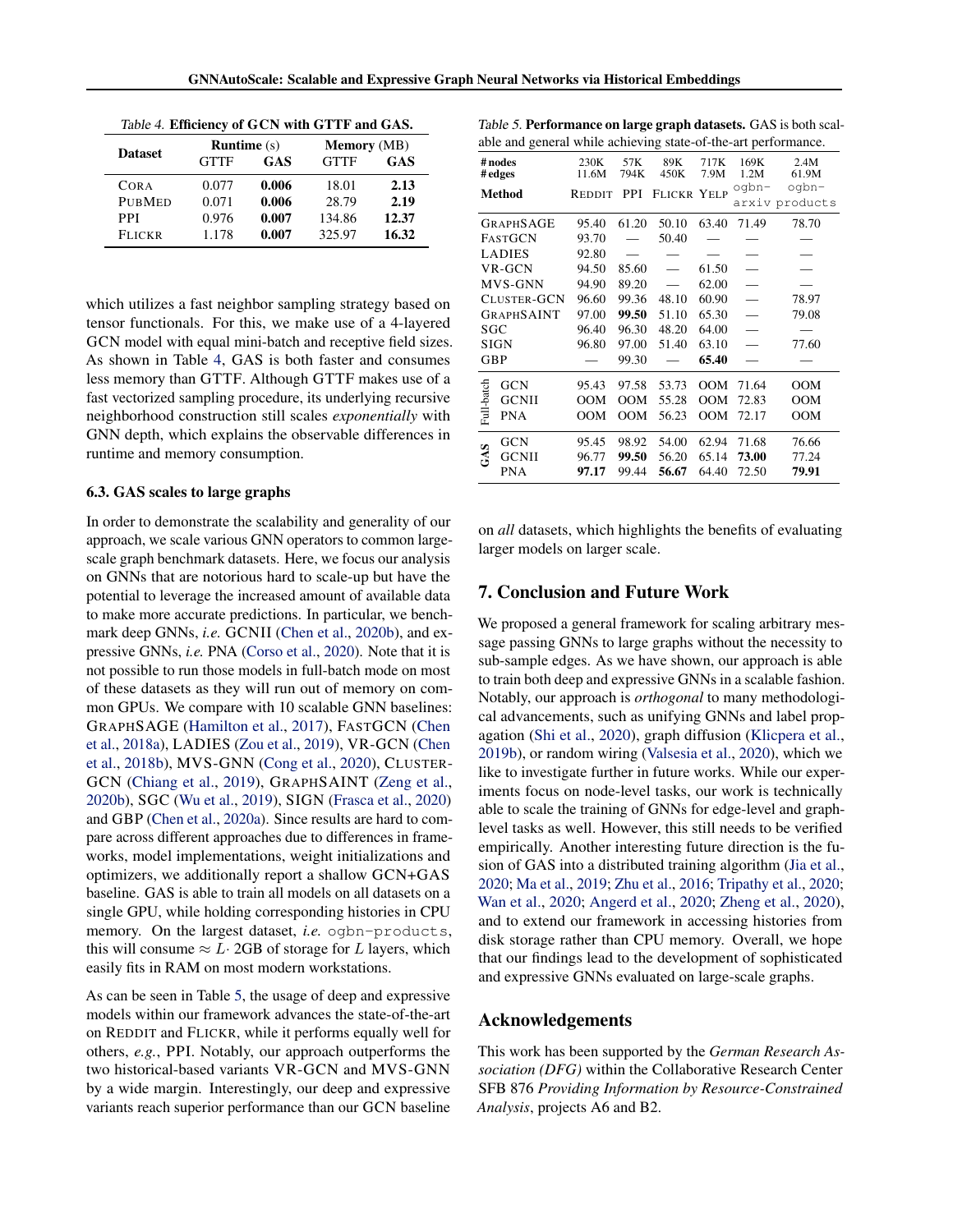#### <span id="page-9-0"></span>References

- Angerd, A., Balasubramanian, K., and Annavaram, M. Distributed training of graph convolutional networks using subgraph approximation. *ICLR submission*, 2020.
- Bottoue, L. and Bousquet, O. The tradeoffs of large scale learning. In *NIPS*, 2007.
- Chen, J., Ma, T., and Xiao, C. FastGCN: Fast learning with graph convolutional networks via importance sampling. In *ICLR*, 2018a.
- Chen, J., Zhu, J., and Song, L. Stochastic training of graph convolutional networks with variance reduction. In *ICML*, 2018b.
- Chen, M., Wei, Z., Ding, B., Li, Y., Yuan, Y., Du, X., and Wen, J. R. Scalable graph neural networks via bidirectional propagation. In *NeurIPS*, 2020a.
- Chen, M., Wei, Z., Huang, Z., Ding, B., and Li, Y. Simple and deep graph convolutional networks. In *ICML*, 2020b.
- Chiang, W. L., Liu, X., Si, S., Li, Y., Bengio, S., and Hsieh, C. J. Cluster-GCN: An efficient algorithm for training deep and large graph convolutional networks. In *KDD*, 2019.
- Cong, W., Forsati, R., Kandemir, M., and Mahdavi, M. Minimal variance sampling with provable guarantees for fast training of graph neural networks. In *KDD*, 2020.
- Corso, G., Cavalleri, L., Beaini, D., Liò, P., and Veličković, P. Principal neighbourhood aggregation for graph nets. In *NeurIPS*, 2020.
- Dhillon, I. S., Guan, Y., and Kulis, B. Weighted graph cuts without eigenvectors: A multilevel approach. *IEEE Transactions on Pattern Analysis and Machine Intelligence*, 29 (11):1944–1957, 2007.
- Dwivedi, V. P., Joshi, C. K., Laurent, T., Bengio, Y., and Bresson, X. Benchmarking graph neural networks. *CoRR*, abs/2003.00982, 2020.
- Fey, M. and Lenssen, J. E. Fast graph representation learning with PyTorch Geometric. In *ICLR-W*, 2019.
- Frasca, F., Rossi, E., Eynard, D., Chamberlain, B., Bronstein, M. M., and Monti, F. SIGN: Scalable inception graph neural networks. In *ICML-W*, 2020.
- Gilmer, J., Schoenholz, S. S., Riley, P. F., Vinyals, O., and Dahl, G. E. Neural message passing for quantum chemistry. In *ICML*, 2017.
- Hamilton, W. L. Graph representation learning. *Synthesis Lectures on Artificial Intelligence and Machine Learning*, 14(3):1–159, 2020.
- Hamilton, W. L., Ying, R., and Leskovec, J. Inductive representation learning on large graphs. In *NIPS*, 2017.
- Hornik, K. Approximation capabilities of multilayer feedforward networks. *Neural Networks*, 4(2):251–257, 1991.
- Hornik, K., Stinchcombe, M., and White, H. Multilayer feedforward networks are universal approximators. *Neural Networks*, 2(5):359–366, 1989.
- Huang, Q., He, H., Singh, A., Lim, S. N., and Benson, A. R. Combining label propagation and simple models out-performs graph neural networks. In *ICLR*, 2021.
- Huang, W., Zhang, T., Rong, Y., and Huang, J. Adaptive sampling towards fast graph representation learning. In *NeurIPS*, 2018.
- Jia, Z., Lin, S., Gao, M., Zaharia, M., and Aiken, A. Improving the accuracy, scalability, and performance of graph neural networks with ROC. *Proceedings of Machine Learning and Systems*, pp. 187–198, 2020.
- Karypis, G. and Kumar, V. A fast and high quality multilevel scheme for partitioning irregular graphs. *SIAM Journal on Scientific Computing*, 20(1):359—-392, 1998.
- Kipf, T. N. and Welling, M. Semi-supervised classification with graph convolutional networks. In *ICLR*, 2017.
- Klicpera, J., Bojchevski, A., and Günnemann, S. Predict then propagate: Graph neural networks meet personalized PageRank. In *ICLR*, 2019a.
- Klicpera, J., Weißenberger, S., and Günnemann, S. Diffusion improves graph learning. In *NeurIPS*, 2019b.
- Ma, L., Yang, Z., Miao, Y., Xue, J., Wu, M., Zhou, L., and Dai, Y. NeuGraph: Parallel deep neural network computation on large graphs. In *USENIX Annual Technical Conference*, 2019.
- Ma, Y. and Tang, J. *Deep Learning on Graphs*. Cambridge University Press, 2020.
- Markowitz, E., Balasubramanian, K., Mirtaheri, M., Abu-El-Haija, S., Perozzi, B., Ver Steeg, G., and Galstyan, A. Graph traversal with tensor functionals: A metaalgorithm for scalable learning. In *ICLR*, 2021.
- Morris, C., Ritzert, M., Fey, M., Hamilton, W. L., Lenssen, J. E., Rattan, G., and Grohe, M. Weisfeiler and Leman go neural: Higher-order graph neural networks. In *AAAI*, 2019.
- Paszke, A., Gross, S., Massa, F., Lerer, A., Bradbury, J., Chanan, G., Killeen, T., Lin, Z., Gimelshein, N., Antiga, L., Desmaison, A., Kopf, A., Yang, E., DeVito, Z., Raison, M., Tejani, A., Chilamkurthy, S., Steiner, B., Fang,